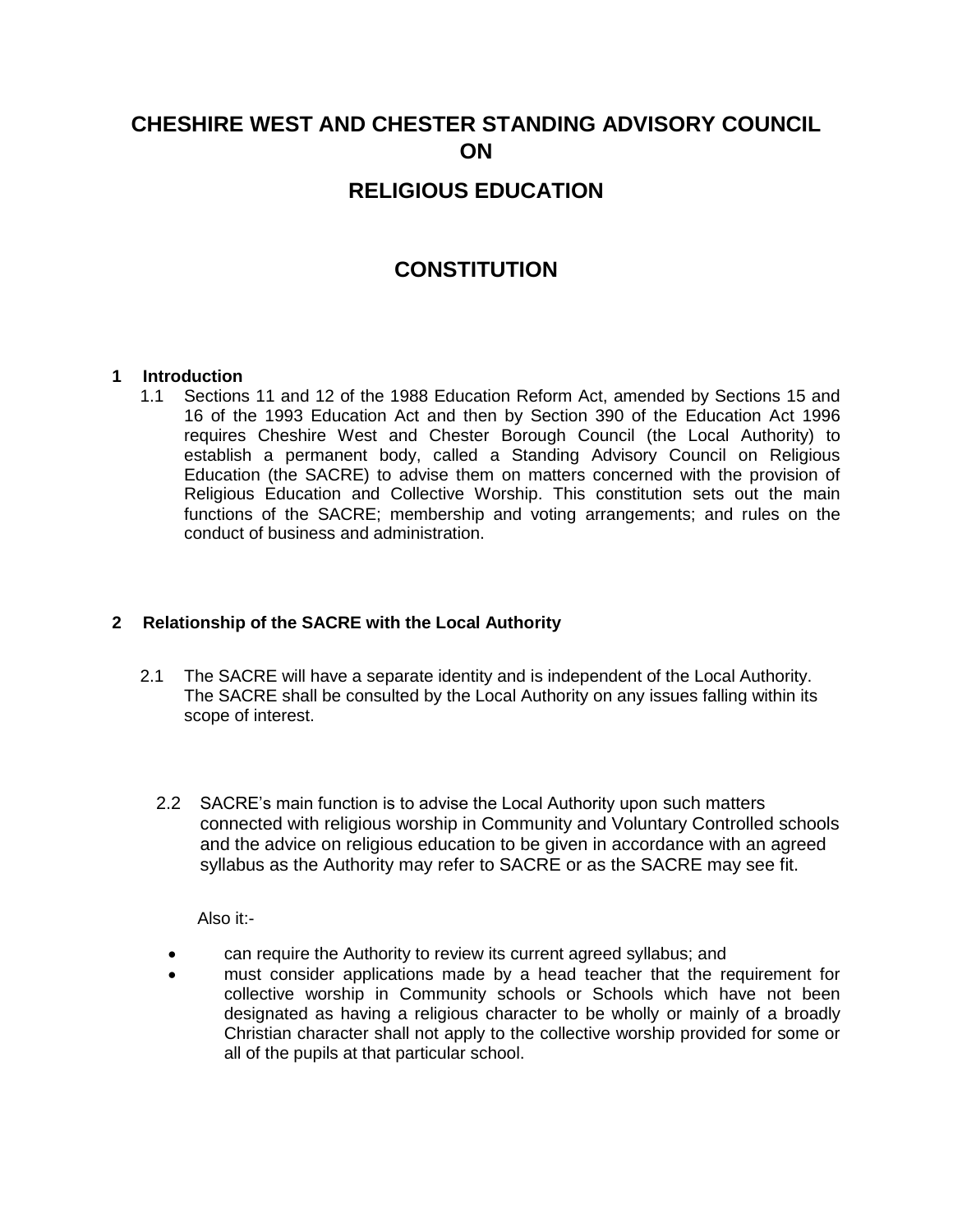2.3 The broad role of the SACRE therefore is to support the effective provision of Religious Education and collective worship in schools.

## **3 Membership**

- 3.1 The SACRE shall consist of:-
	- 3.1.1 persons appointed to represent respectively:
		- such Christian denominations and other religions and denominations of such religions as, in the opinion of the Authority, will appropriately reflect the principal religious traditions in the area; (not including persons to represent the Church of England);
		- the Church of England;
		- such associations representing teachers as, in the opinion of the Authority, ought, having regard to the circumstances of the area, to be represented;
		- the Local Authority;
		- Co-opted Members who shall hold office on such terms as may be determined by the members co-opting them.
- 3.2 The membership shall consist of:-
	- 3.2.1 Committee (A) Roman Catholic representatives

Free and Non-conformist representatives

Other Christian Denominations

Representatives of other faiths, including but not limited to;

Jewish

Sikh

Muslim

Hindu

**Buddhist** 

- 3.2.2 Committee (B) Church of England representatives (nominated in consultation with the appropriate Diocesan Education Authorities)
- 3.2.3 Committee (C)

Representation from such associations representing teachers as, in the opinion of the Authority ought to be represented, having regard to the circumstances of the area.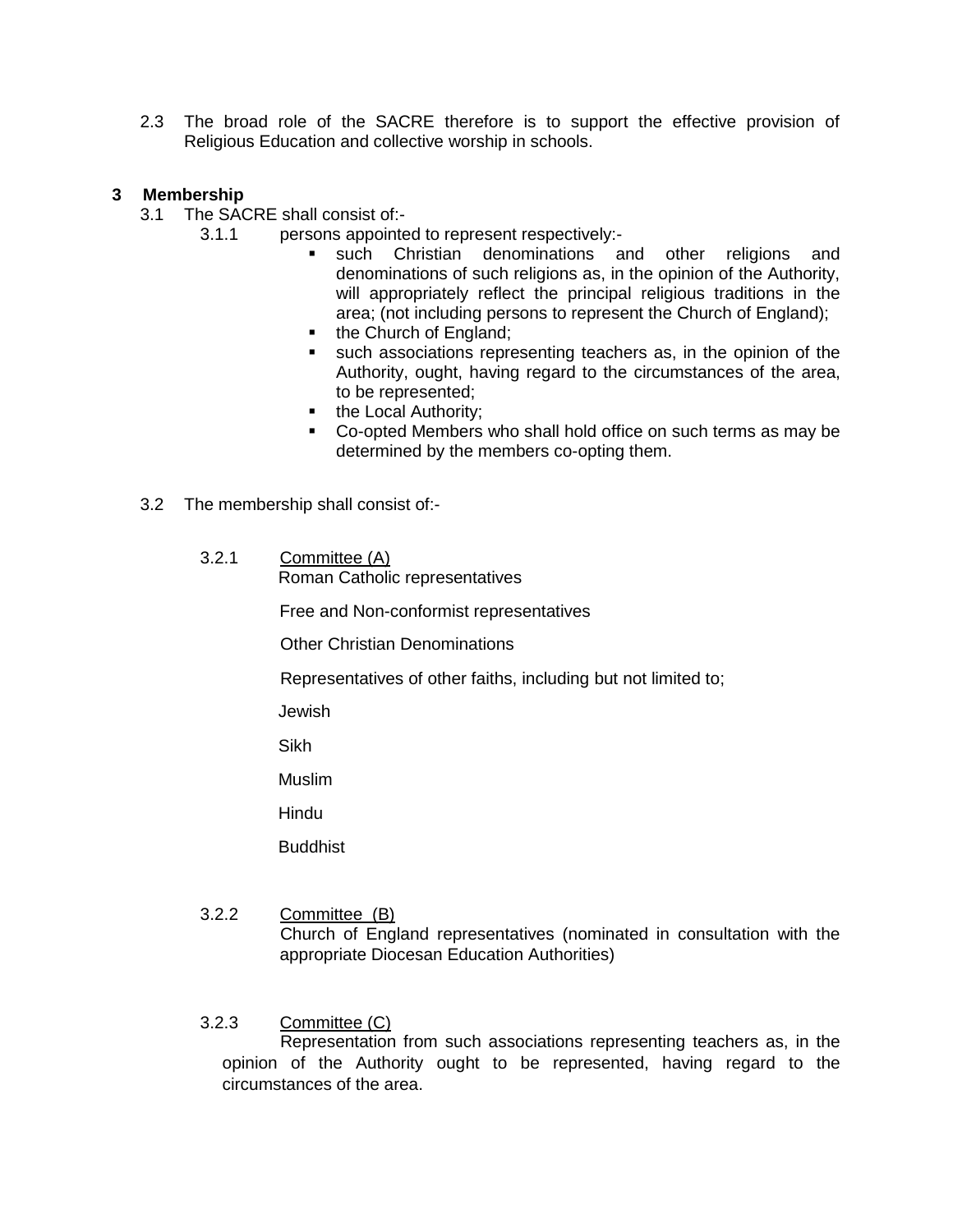## 3.2.4 Committee (D) Elected Members of the Authority

- 3.3 The SACRE may also include co-opted members appointed in accordance with paragraph 4 below.
- 3.4 The number of members appointed to any representative group to represent each denomination or religion required to be represented shall, so far as is consistent with the efficient discharge of the groups function, reflect broadly the proportionate strength of that denomination or religion in the Cheshire West and Chester.

## **4 Co-opted Members**

4.1 The members of the SACRE, who have not been co-opted themselves, may co-opt a person, and a person so co-opted shall hold office on such terms as may be determined by the members co-opting them.

## **5 Term of Office**

- 5.1 All members of the SACRE shall hold office for up to a 4 year period or until he/she is re-appointed or the appointment of his/her successor. The Clerk to SACRE shall generate letters to those whose term of office is due to cease and ensure that reappointment (should it be desired) is an item on the agenda at the next SACRE meeting. All members of the SACRE are eligible for reappointment.
- 5.2 Any person co-opted shall hold office on such terms as may be determined by the members co-opting them*.*
- 5.3 A member of SACRE may be removed from membership by the Authority if in their opinion s/he ceases to be representative of the religion, denomination or associations which s/he was appointed to represent or (as the case may be) of the Authority.
- 5.4 Should a member of SACRE not attend three consecutive meetings without sending apologies, the Clerk to SACRE shall write to that member informing them that their membership will lapse if they are unable to attend the next meeting.
- 5.5 Any member of the SACRE may at any time resign his/her office.

## **6 Substitution**

6.1 Any member of the SACRE unable to attend a meeting may appoint a named substitute to attend in his/her place.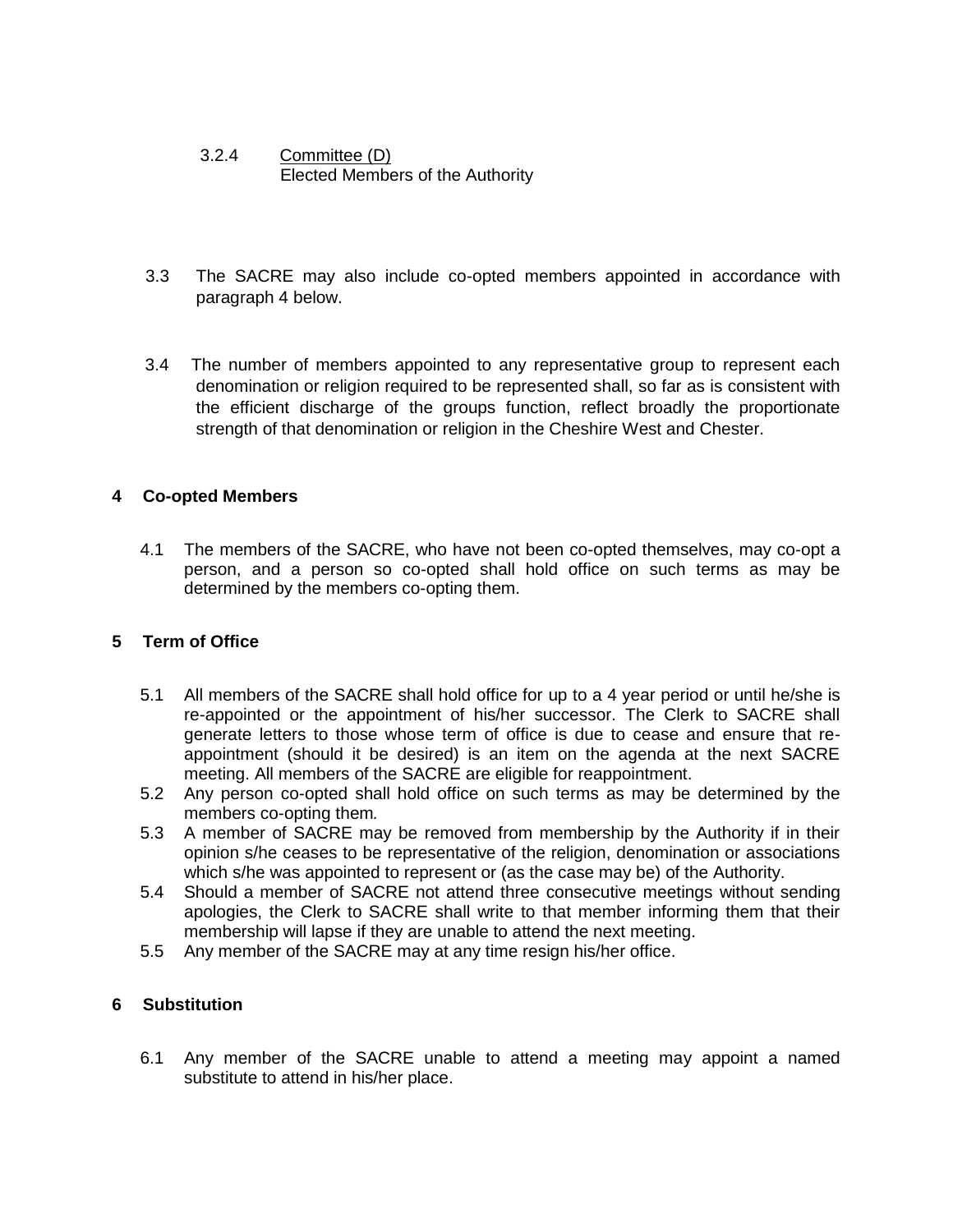## **7 Voting Arrangements**

- 7.1 On any question to be decided by SACRE only the representative groups on the Council shall be entitled to vote and each such group shall have a single vote.
- 7.2 On formal votes it may be necessary for the four representative groups to meet separately to determine how their collective vote will be cast. To facilitate such a vote each representative group should elect a chair.
- 7.3 In the event of a tied vote groups are to revisit the issue in question until a decision has been achieved.
- 7.4 Co-opted members shall not have a vote.

## **8 Conduct of Business**

- 8.1 Subject to the requirement of the voting arrangements above, the SACRE and, in relation to any question failing to be decided by members of the SACRE of any particular category, the members of that category may regulate their own proceedings.
- 8.2 The validity of proceedings of SACRE or of the members of the SACRE of any particular category shall not be affected:-
	- 8.2.1 by a vacancy in the office of any member of the SACRE
	- 8.2.2 on the ground that a member of the SACRE appointed to represent any religion, denomination or association does not at the time of the proceedings represent the denomination or associations in question.
- 8.3 An agenda for each meeting shall be distributed at least one week in advance of a scheduled meeting, by the Clerk to SACRE.
- 8.4 Notes of each SACRE meeting are to be taken by the Clerk to SACRE, who is responsible for their typing and distribution within one calendar month of the meeting.

## **9 Frequency of Meetings**

- 9.1 The SACRE shall normally meet termly on three occasions per year.
- 9.2 Meetings of the SACRE may be convened at the request of the Chairman or any of the representative groups.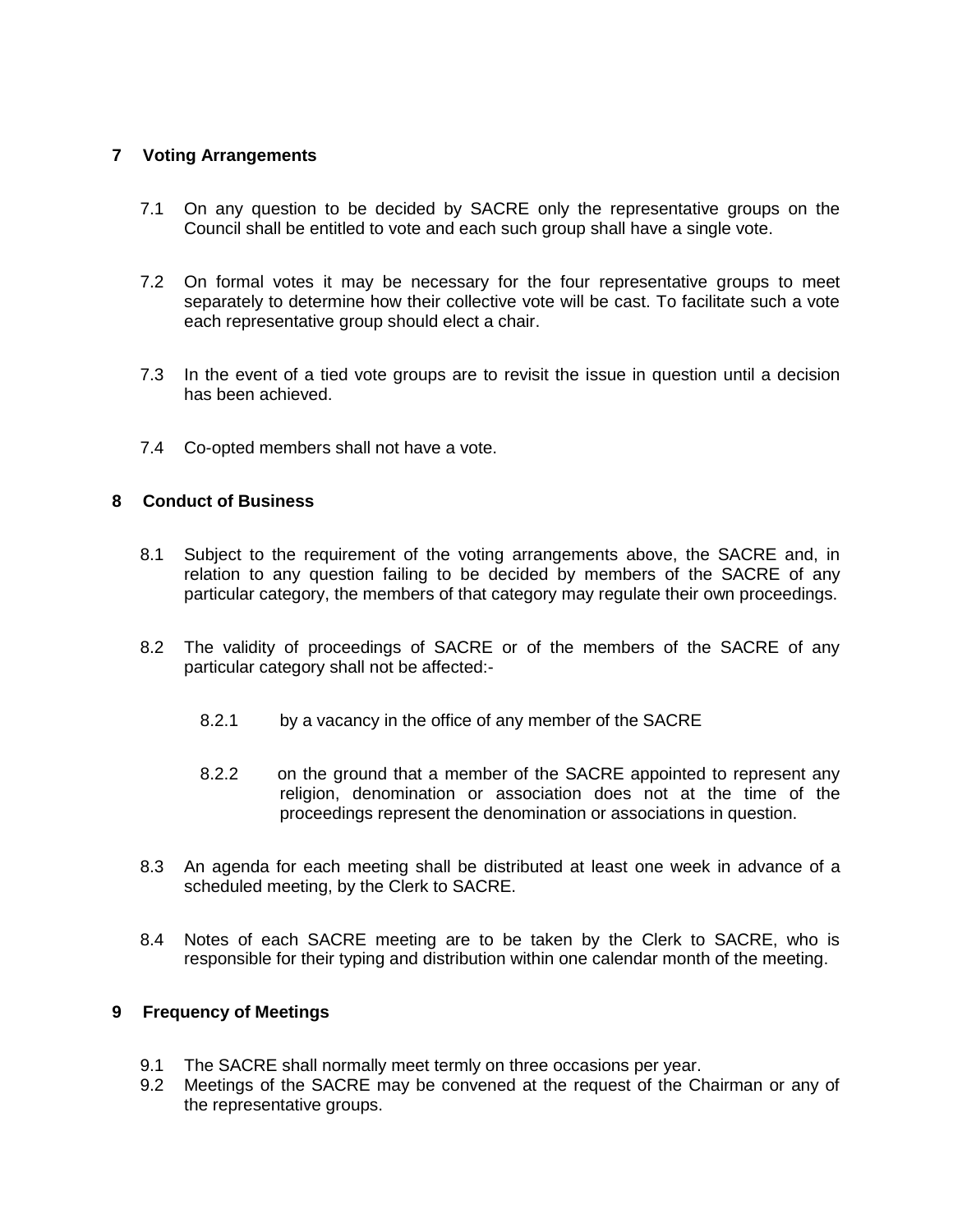## **10 Sub-Groups and Working Parties**

10.1 SACRE may appoint members to working parties which may include non-members with expertise to contribute. The working party shall be involved in exploratory work rather than decision making. The working party shall normally include members from all representative groups.

## **11 Reports**

11.1 The SACRE shall in each year publish a report with respect to the exercise of their functions and any action taken during the preceding year which will be submitted to NASACRE.

## **12 Quorum**

12.1 No decision shall be transacted at the meeting unless all the representative groups are represented at that meeting.

## **13 Election of the Chair and Vice-Chair**

- 13.1 The Chair of SACRE shall normally be an elected member of the Local Authority and shall be elected annually at the last meeting of the summer term, from amongst those members appointed by it. The new chair shall take up office from the end of that meeting.
- 13.2 SACRE's vice chair may be elected from Committee A, B or C.

## **14 Observers**

- 14.1 In accordance with the statutory requirements of the Education Act 1996 and associated regulations the press and public will be entitled to attend meetings of the SACRE. At the beginning of each meeting, for half an hour, members of the public will have an opportunity to receive answers to any pre-received written questions they have submitted to the clerk. A notice period of 14 days will be required for such questions to be posted.
- 14.2 In addition to an Administrative Officer appointed by the Local Authority to clerk the SACRE meetings, there will be in attendance an educational representative from Children Services, each of whom may speak but not vote.

#### **15 Consultation Process**

15.1 Members are required to consult with the groups that they represent on a regular basis.